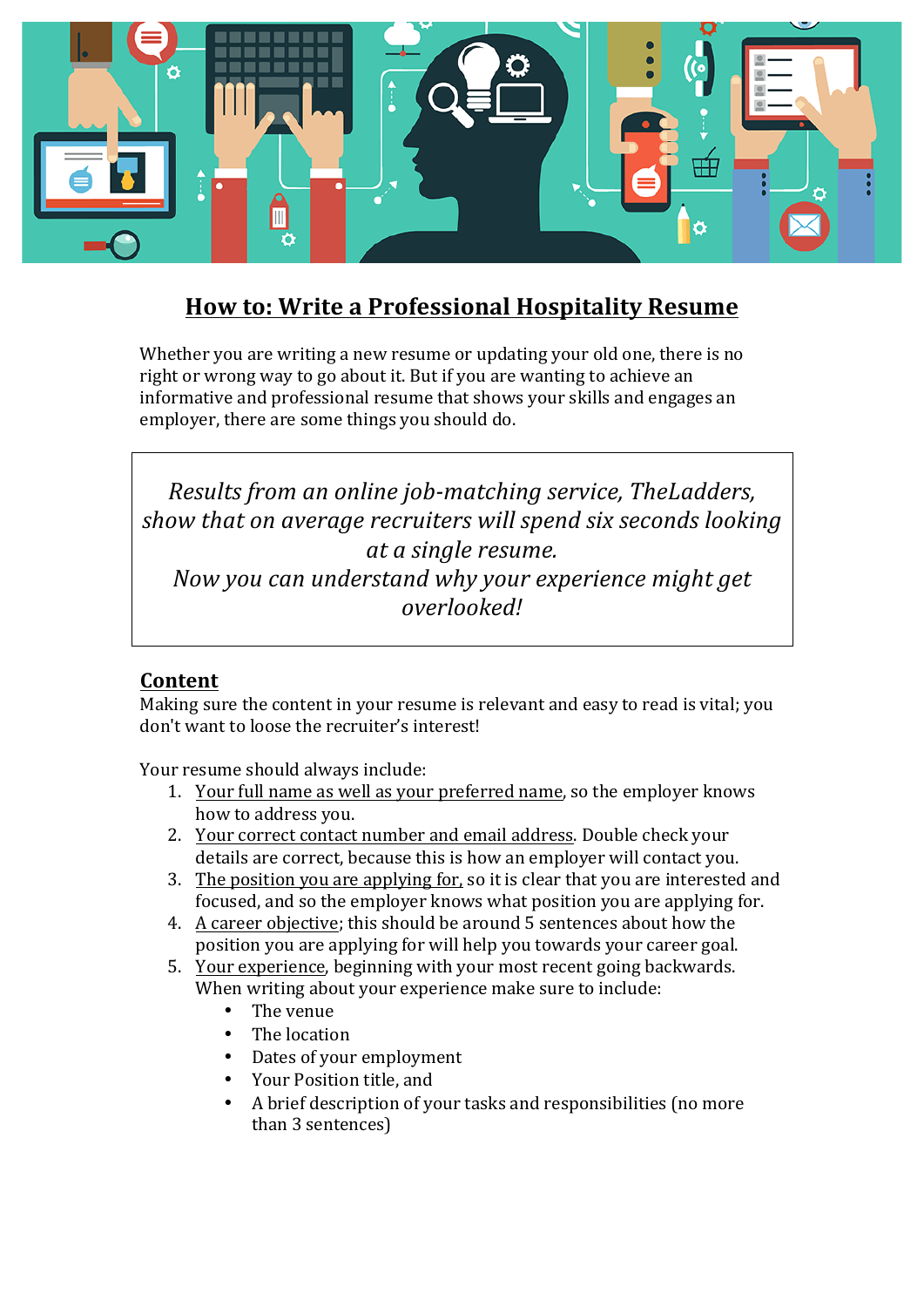- 6. Your training, education, qualifications and skills. Things worth mentioning, if they apply to you, include:
	- RSA & RCG
	- Hospitality and Cookery Certificates
	- Food Handling Certificate
	- Food Safety Supervisor
	- First Aid Certificate
	- Barista Training
	- 3 plate carry/5 plate clear
	- Drink tray service experience
	- Commercial dishwashing experience
	- Food slicing machine experience
- 7. Referees. Employers may want to contact people you have recently worked for to conduct a reference check. Make sure to notify your referees that you will be giving their details as a point of reference before you give them to the prospective employer. If you wish not to include these details on your resume, make sure to have them easily accessible in case an employer requests this information. The details you will need to provide are:
	- Previous Employers name and position title
	- Company name
	- Contact details



#### **Presentation**

The presentation of your resume is super important because it is the first impression an employer will get of your character; a professionally presented resume is likely to be a professionally presented candidate.

Some things that can improve the presentation of your resume are:

- 1. Formatting The easiest way for an employer to view your resume is when it is formatted as a PDF file. Microsoft Office Word is another good format, but when downloaded on different computers the layout of your resume could change. Here is an easy way to format as a PDF file: https://www.youtube.com/watch?v=97hSdtVAFEU
- 2. Layout Your resume should be an equal balance of easy-to-read and style. Remember, an employer will only look at your resume for an average of six seconds!
- 3. Font The font style and size should also not be difficult to read. Keep your resume uniform; don't have too many different font styles and sizes. Simple is best.
- 4. Spelling errors Always check that your resume has no spelling errors. Employers always notice these!
- 5. Use hospitality terminology If you are comfortable, try using industry terminology; it will show the employer your level of experience and understanding.